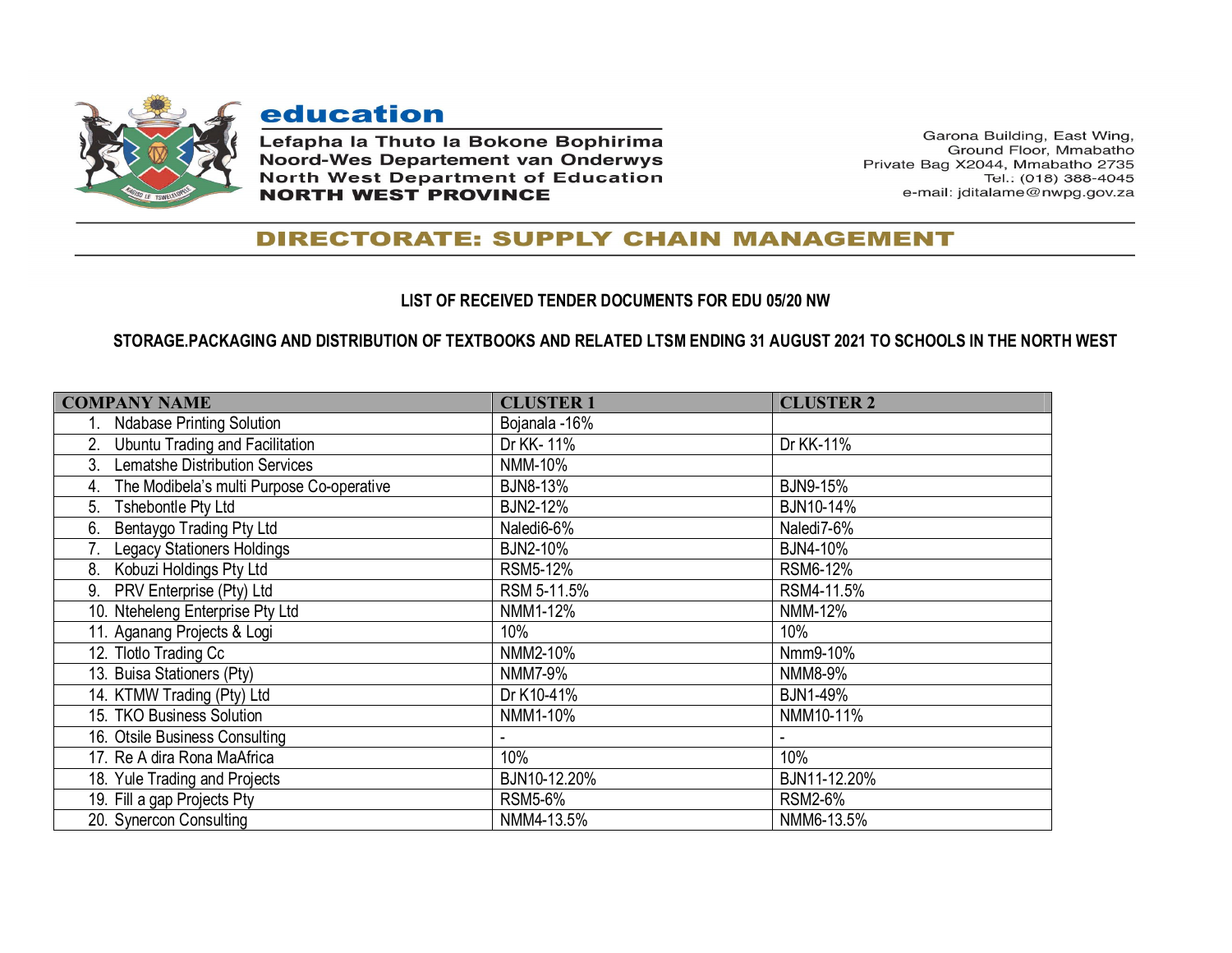| <b>COMPANY NAME</b>                    | <b>CLUSTER 1</b> | <b>CLUSTER 2</b> |  |
|----------------------------------------|------------------|------------------|--|
| 21. Dirt Solve Re-define               | Dr KK8-12%       | Dr K7-12%        |  |
| 22. Efficient M Trading                | Dr KK-12%        | NMM-12%          |  |
| 23. Vinlomore Tradings                 | BJN10-15%        | BJN11-15%        |  |
| 24. Atamelang Boekwinkel               | NMM5-12%         | NMM8-12%         |  |
| 25. T and T Group and Proj             | Naledi-18%       | J.C Motaung-18%  |  |
| 26. C and K Holdings and               | BJN13-11%        | BJN11-12%        |  |
| 27. Nick Matlhaga Business             | BJN5-12.5%       | <b>BJN6-15%</b>  |  |
| 28. Reakgona Media and                 | Dr K11-12%       | Dr K12-12%       |  |
| 29. Sharon's Maintenance               | NMM3-10%         | NMM2-10%         |  |
| 30. Waronaolaotse Projects             | <b>BJN2-13%</b>  | BJN11-13%        |  |
| 31. Madam 88 Investment                | RSM5-12%         | RSM6-12%         |  |
| 32. Mafika Procurements                | NMM10-4.9%       | Nmm11-4.9%       |  |
| 33. Letlotlo Retail Cons               | NMM9-42%         |                  |  |
| 34. Urban Bubblz Projects              | NMM6-9%          | NMM9-9%          |  |
| 35. Melisizwe-Phenyo Group             | BJN8-11%         | <b>BJN9-11%</b>  |  |
| 36. Nomhlekhabopoppy 173               | Dr K9-12%        | Dr K13-12%       |  |
| 37. Tshepong Distributors              | Dr KK-13.5%      | NMM-13.5%        |  |
| 38. Majora Trading and Pro             | NMM11-10%        | NMM9-10%         |  |
| 39. Moepeng Trdaing 67                 | BJN13-12%        | <b>BJN15-12%</b> |  |
| 40. Gaesi Construction                 | NMM6-10.1%       | NMM7-10.1%       |  |
| 41. Lesedi Capital Projects            | BJN12-10%        | BJN14-10%        |  |
| 42. Wayfoward Logistical Solutions     | Dr K1-9.8%       | Dr K13-9.8%      |  |
| 43. Kelaemang general Trading          | RSM5-14%         | RSM2-14%         |  |
| 44. Barekwang Trading & Projects       | NMM3-10%         | NMM11-12%        |  |
| 45. DBN Catering Supplies (Pty) Ltd    | BJN9-24,88%      | BJN15-24,89%     |  |
| 46. Foxido Projects Pty Ltd            | RSM1-12%         | RSM6-12%         |  |
| 47. Bluestormcc t/a Production X       | NMM1-10%         | NMM11-10%        |  |
| 48. Lesdilaona Projects                | NMM4-9%          | NMM5-9%          |  |
| 49. Leabetswe Trading                  | NMM1-10%         | NMM10-10%        |  |
| 50. RNP Stationery & Toy world         | Dr K12-12%       | Dr K1-12%        |  |
| 51. Mmebe Transport & Projects Pty Ltd | <b>BJN4-12%</b>  | <b>BJN5-12%</b>  |  |
| 52. Kabontle Industries Pty Ltd        | NMM4-43&         |                  |  |
| 53. Kinfolk Investment Solutions       | Dr K8-5%         | Dr K13-5%        |  |
| 54. Maile Consulting                   | RSM2-9.5%        | RSM7-9.5%        |  |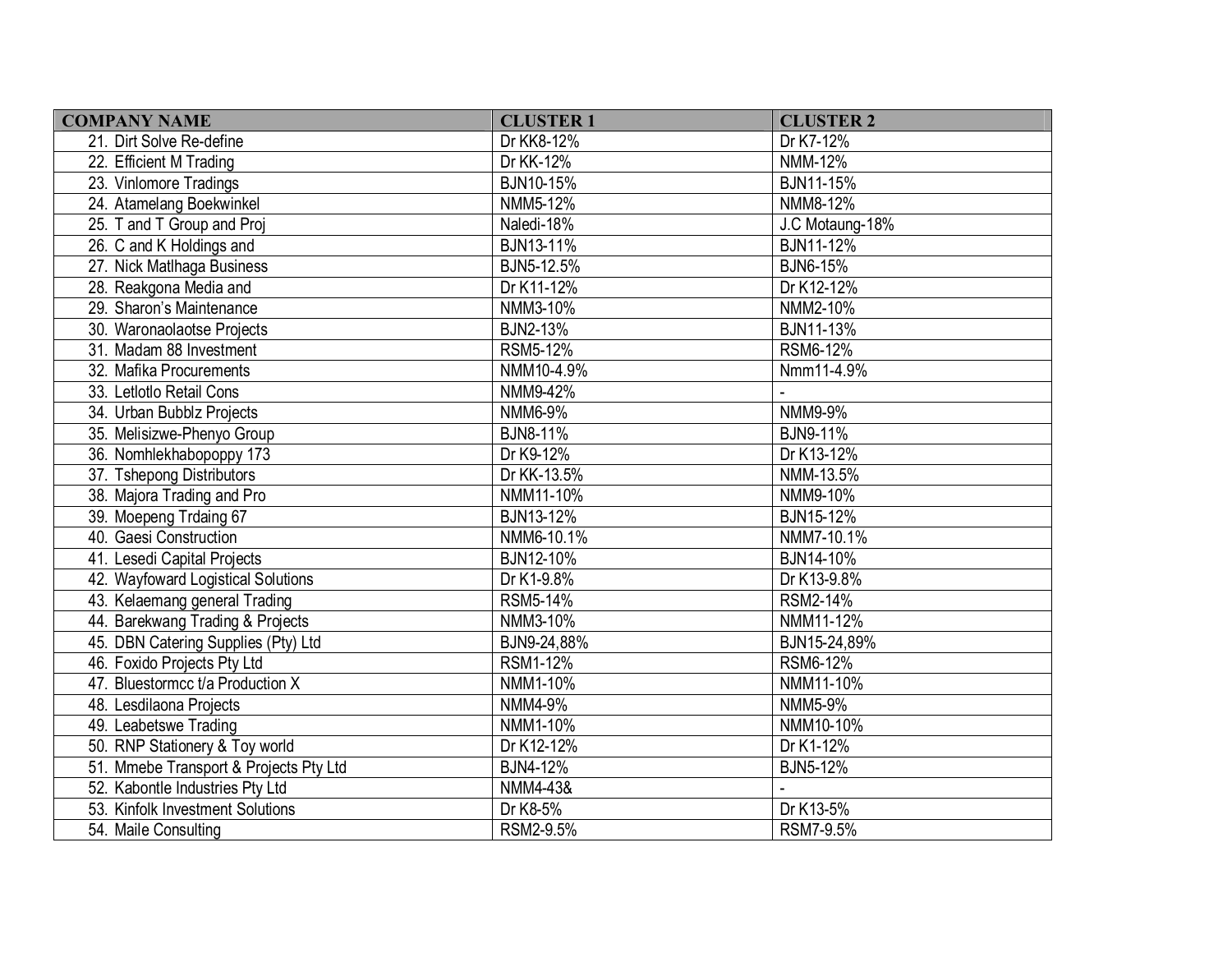| <b>COMPANY NAME</b>                      | <b>CLUSTER 1</b>  | <b>CLUSTER 2</b> |  |
|------------------------------------------|-------------------|------------------|--|
| 55. Kabo ya Boago                        | BJN12-30%         | <b>BJN7-12%</b>  |  |
| 56. KitsonomousCorporation               | BJN10-12%         | <b>BJN7-12%</b>  |  |
| 57. Taboga Trading & Security Pty Ltd    | Dr K8-12%         | Dr K13-12%       |  |
| 58. Servitex 93                          | Dr K7-10%         | Dr K10-10%       |  |
| 59. Barry's Bookshop 7 Stationery        | Dr K7-10%         | Dr K13-10%       |  |
| 60. Tasi Cleaning & Trading Enterprise   | Dr K10-5.5%       | Dr K11-5.5%      |  |
| 61. Maseporo Aluta Pty Ltd               | NMM10-12%         | NMM1-12%         |  |
| 62. Stone Mountain Construction Pty Ltd  | BJN-10.5%         | NMM-10.7%        |  |
| 63. Tevu Investments                     | <b>BJN1-10%</b>   | BJN12-10%        |  |
| 64. 3G Construction and Projects Pty Ltd | BJN13-12%         | BJN10-12%        |  |
| 65. Plalona Pty Ltd                      | NMM8-8%           | NMM9-8%          |  |
| 66. Best Enough Trading and Projects 535 | RSM2-12%          | <b>RSM3-12%</b>  |  |
| 67. Church of God of Prophecy National   | NMM3-15%          | NMM10-15%        |  |
| 68. Vedold General Projects Pty Ltd      | BJN10-14%         | BNJ13-14%        |  |
| 69. Alumni Trading 212 Pty Ltd           | BJN1-8.55%        | BJN2-8.55%       |  |
| 70. Rejabotlhe Hospitaliy                | RSM1-12%          | RSM7-12%         |  |
| 71. Geemtk Pty Ltd                       | BJN10-12%         | BJN11-12%        |  |
| 72. SB Delivery Services                 | NMM1-15%          | NMM11-15%        |  |
| 73. Oaitse Bontle Projects and Trading   | <b>BJN2-11%</b>   | <b>BJN5-11%</b>  |  |
| 74. Blaque Carier Pty Ltd                | BJN10-20%         | BJN11-20%        |  |
| 75. Re Mmogo Trading Pty Ltd             | NMM1              | NMM <sub>0</sub> |  |
| 76. South Africa Post Office             | NMM1              | <b>NMM10</b>     |  |
| 77. Epilite 390                          | <b>BJN7-10%</b>   | BJN8-10%         |  |
| 78. Zebulon Mathibe                      | BJN7-11.5%        | BJN6-11.5%       |  |
| 79. Bluesky Vision Pty                   | BJN4-1.75%        | BJN5-10.75%      |  |
| 80. Gontse Transport Mngt                | Greater Taung-12% | Taung-12%        |  |
| 81. Luminous X Pty Ltd                   | RSM1-10%          | RSM5-10%         |  |
| 82. Explezy Projects Pty Ltd             | RSM4-12.5%        | NMM-10%          |  |
| 83. Ferikgong Enterprise                 | RSM2-12%          | RSM7-11.5%       |  |
| 84. Loapi Logistics                      | NMM11-12%         | NMM2-12%         |  |
| 85. M&M Executive Consult Sevices        | Dr K1-12%         | DrK8-12%         |  |
| 86. TPY Solutions Pty Ltd                | DR K10-9.5%       | Dr K8-9.5        |  |
| 87. Best Enough Trading & Projects       | NMM1-R10.50       | NMM10-R10.50     |  |
| 88. Eco City Holdings                    | NMM10-6861.47     | NMM11-6608.216   |  |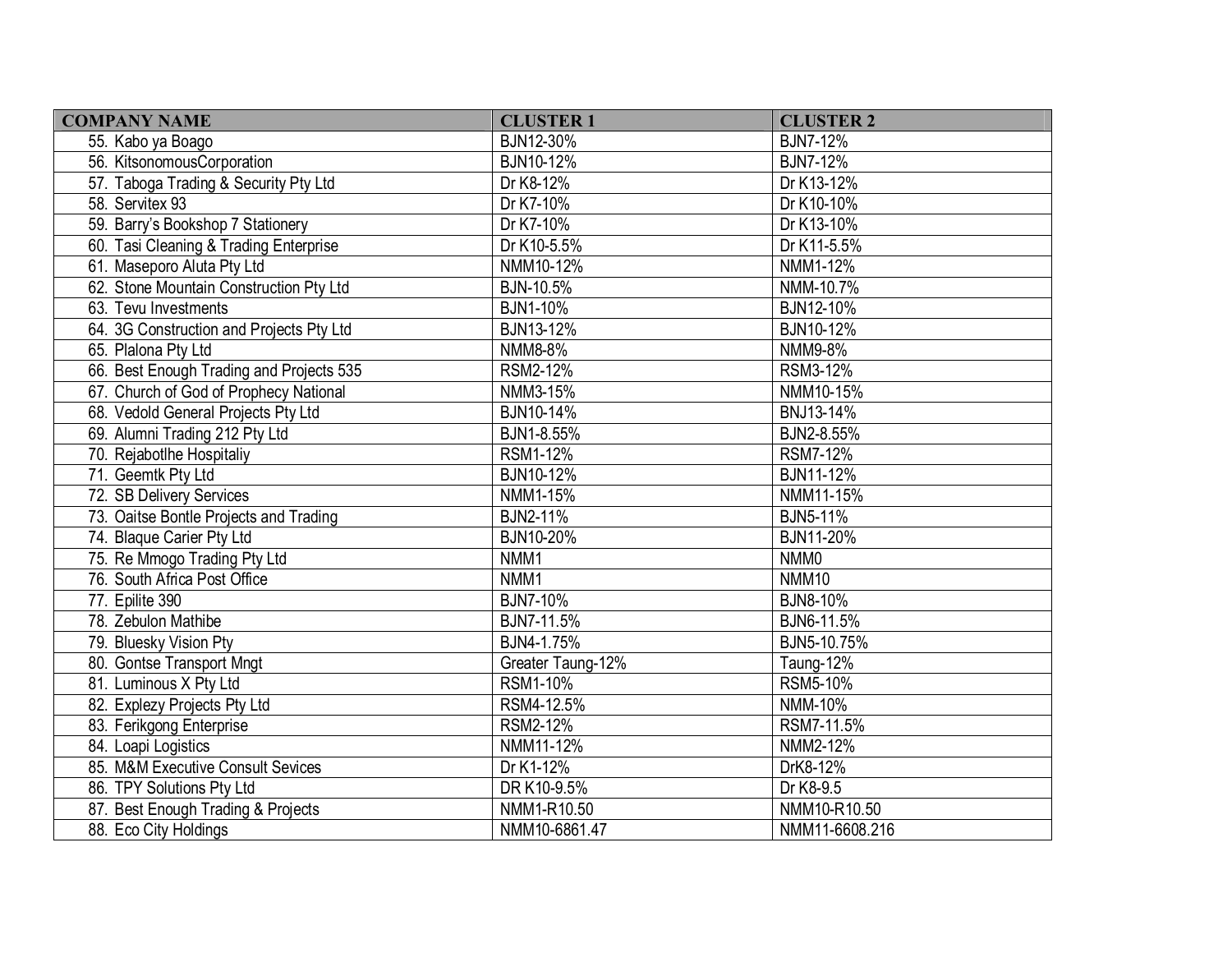| <b>COMPANY NAME</b>                               | <b>CLUSTER 1</b> | <b>CLUSTER 2</b> |
|---------------------------------------------------|------------------|------------------|
| 89. Task Community FET College                    | Dr K12-11.5%     | Dr K10-12%       |
| 90. Sandile General Work                          | <b>BJN7-15%</b>  | BJN16-15%        |
| 91. Global Alliance & marke associates            | RSM1-10.9%       | RSM3-10.9%       |
| 92. D Molefi Logistics                            | RSM1-10.7%       | RSM7-10.9%       |
| 93. Sello Letsweni Trading Projects               | <b>BJN8-10%</b>  | Dr K10-11%       |
| 94. Sindiphola Projects & Construction            | Cw8-5%           | CW2-5%           |
| 95. Skytee Trading & Projects                     | RSM2-12%         | <b>RSM-12%</b>   |
| 96. Moimane Trading & Projects                    | BJN11-15%        | BJN12-15%        |
| 97. PATM Mechanical & Electrical Contractor       | NMM1-26%         | NMM4-26%         |
| 98. Shirvila Media                                | BJN13-11%        | BJN14-11%        |
| 99. Botsang Construction CC                       | <b>BJN1-35%</b>  | <b>BJN6-35%</b>  |
| 100.<br>Buy Brothers Pty Ltd                      | NMM8-11.5%       | NMM8-12.5%       |
| 101.<br>Thababontle Trading Enterprise            | BJN-14.5%        | <b>BJN-14.5%</b> |
| 102.<br>Ceda Usizi Trading Enterprise             | BJN12-10%        | BJN13-10%        |
| 103.<br>Lyly Lits Pty Ltd                         | NMM10-11%        | NMM4-11%         |
| 104.<br><b>Boss K Construction &amp; Projects</b> | NMM4-12%         | <b>RSM-12%</b>   |
| 105.<br>Celly's Technologies                      | NMM3-6%          | NMM4-6%          |
| 106.<br><b>Onode Trading Enterprise</b>           | NMM3-11%         | NMM7-11%         |
| 107.<br>Malome Business Enterprise                | BNJ14-10%        | BJN15-10%        |
| 108.<br>Neobonolo Trading & Projects              | NMM10-7%         | NMM11-7%         |
| 109.<br>Rakgaphane Trdaing & projects             | BJN11-13.5%      | BJN12-13.5%      |
| 110.<br>Ryder Link Pty Ltd                        | NMM6-12%         | NMM7-12%         |
| 111.<br>Sehat Milling                             | NMM3-25%         | NMM-25%          |
| 112.<br>Prrocure Smart CC                         | BJN11-12%        | BJN12-12%        |
| 113.<br>Matlosana Books & Stationery              | Dr K13-12%       | Dr K10-12%       |
| 114.<br>Oageng Trading Enterprise                 | NMM4-12%         | NMM6-12%         |
| 115.<br>Rondvaal Trading & Projects               | <b>RSM5-125</b>  | RSM6-12%         |
| 116.<br>The July Group                            | NMM6-12%         | NMM6-12%         |
| 117.<br><b>Outdoor Sensation Pty Ltd</b>          | BJN11-10.5%      | BJN2-10.5%       |
| 118.<br><b>Tlokwe Network Services</b>            | Dr K11-12%       | Dr K10-12%       |
| 119.<br>Be For Sunset Trading                     | Nmm-14%          | <b>BJN-14%</b>   |
| 120.<br><b>ERT Books 7 Stationery</b>             | NMM10-15%        | NMM9-15%         |
| 121.<br>Kgomolore Supply Pty Ltd                  | NMM4-12%         | <b>NMM-12%</b>   |
| 122.<br>Leshao Trading and Projects               | BJN15-12%        | BJN14-12%        |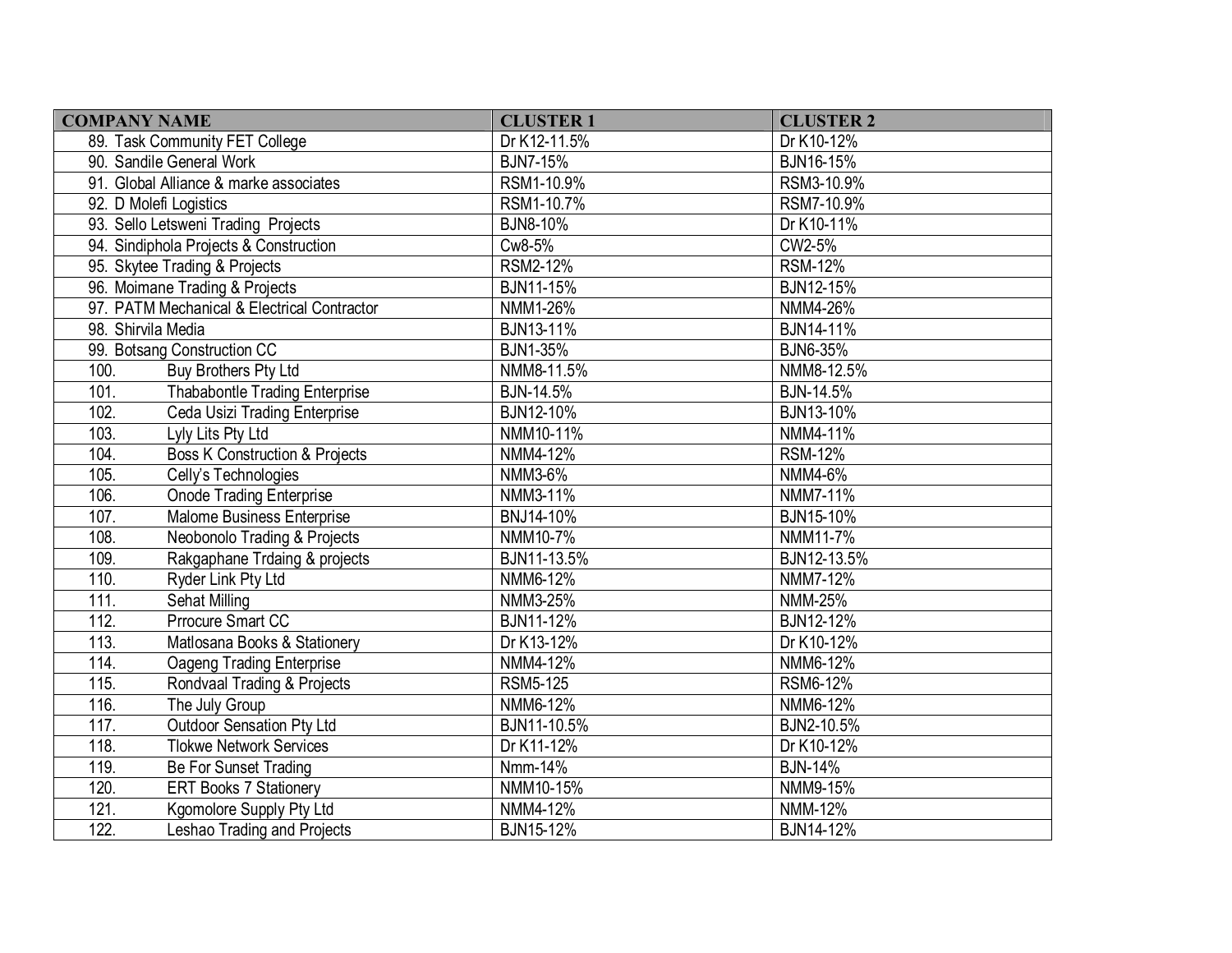| <b>COMPANY NAME</b> |                                       | <b>CLUSTER 1</b>     | <b>CLUSTER 2</b> |  |
|---------------------|---------------------------------------|----------------------|------------------|--|
| 123.                | K Holdings                            | RSM3-12%             | <b>RSM5-12%</b>  |  |
| 124.                | Oltema Trading and Projects           | <b>BJN-12%</b>       | Moretele-12%     |  |
| 125.                | Pro Afrique Holdings                  | <b>BJN10-7%</b>      | <b>BJN11-9%</b>  |  |
| 126.                | <b>BMT Prudebt Works</b>              | NMM10-8%             | NMM11-8%         |  |
| 127.                | Aliangy Enterprise Pty                | NMM3-10%             | NMM11-12%        |  |
| 128.                | Bengbakgotlha Suppliers               | NMM7-12%             | NMM3-12%         |  |
| 129.                | KgotsikgotsiProjects                  | NMM8-6.3%            | NMM9-6.3%        |  |
| 130.                | <b>PAMM Projects</b>                  | <b>BJN1-12%</b>      | <b>BJN2-12%</b>  |  |
| 131.                | Langson Holdings                      | Dr K11-11%           | Dr K12-11%       |  |
| 132.                | <b>Relay Business Enterprise</b>      | NMM4-10%             | NMM10-10%        |  |
| 133.                | Khuluma Business Enterprise           | Dr K7-12%, BJN16-15% | <b>BJN8-15%</b>  |  |
| 134.                | Refilwe Katlego Corporate             | Dr K7-12%            | Dr K10-12%       |  |
| 135.                | Ketleng Mo Afrika Tra                 | 10%                  | 10%              |  |
| 136.                | Kapok Investments                     | <b>BJN-12%</b>       | <b>RSM-12%</b>   |  |
| 137.                | Jape agel Investment                  | <b>BJN5-12%</b>      | BJN11-11.5%      |  |
| 138.                | <b>RNp Enterprise</b>                 | BN5-12%              | BJN6-12%         |  |
| 139.                | Onalenna Boikanyo                     | BJN15-12%            | BJN14-12%        |  |
| 140.                | <b>Intenziv Civils</b>                | Fields-10%           | Retlakgona-10%   |  |
| 141.                | <b>Kgaswe Solution</b>                | BJN12-12.12%         | BJN4-12.12%      |  |
| 142.                | <b>Tebatso Ditiro Logistics</b>       | <b>RSM1-9%</b>       | <b>RSM3-9%</b>   |  |
| 143.                | JV Adrican Capable Traders & Process  | Dr K8-50%            | Dr K10-50%       |  |
| 144.                | Easy Access Solutions Cc              | Dr K8-8.9%           | Dr K12-8.9%      |  |
| 145.                | Mamosamo Trading & Projects           | <b>BJN6-85</b>       | <b>BJN7-7%</b>   |  |
| 146.                | Kamase JJV Morobane                   | <b>BJN-75</b>        | <b>RSM-6%</b>    |  |
| 147.                | <b>New Start General Distributors</b> | Dr K11-7.5%          | Dr. K12-7.5%     |  |
| 148.                | Blavkish life Pt Ltd                  | Dr K11-12%           | Dr K12-12%       |  |
| 149.                | Samrap/Muolmvestmenst JV Odiway       | Mahikeng-25%         | Taung-30%        |  |
| 150.                | Oramo Trading                         | BJN2-10.50%          | BJN3-10.50%      |  |
| 151.                | Keatlegile Project Management         | BJN10-9%             | BJN13-10%        |  |
| 152.                | JC Ware and Northwesternmail          | BJN10-11%            | BJN11-12%        |  |
| 153.                | Gobusigo trading & Projects           | <b>BJN8-25%</b>      | Madibeng-25%     |  |
| 154.                | Lokwalo Trading Enterprise Pty        | BJN12-11%            | BJN13-11%        |  |
| 155.                | Exxaro Const Pty Ltd                  | JB Marks Kk11        | KK1 Matlosana    |  |
| 156.                | <b>SPC Transport Pty Ltd</b>          | Dr K7-5%             | Dr K9-5%         |  |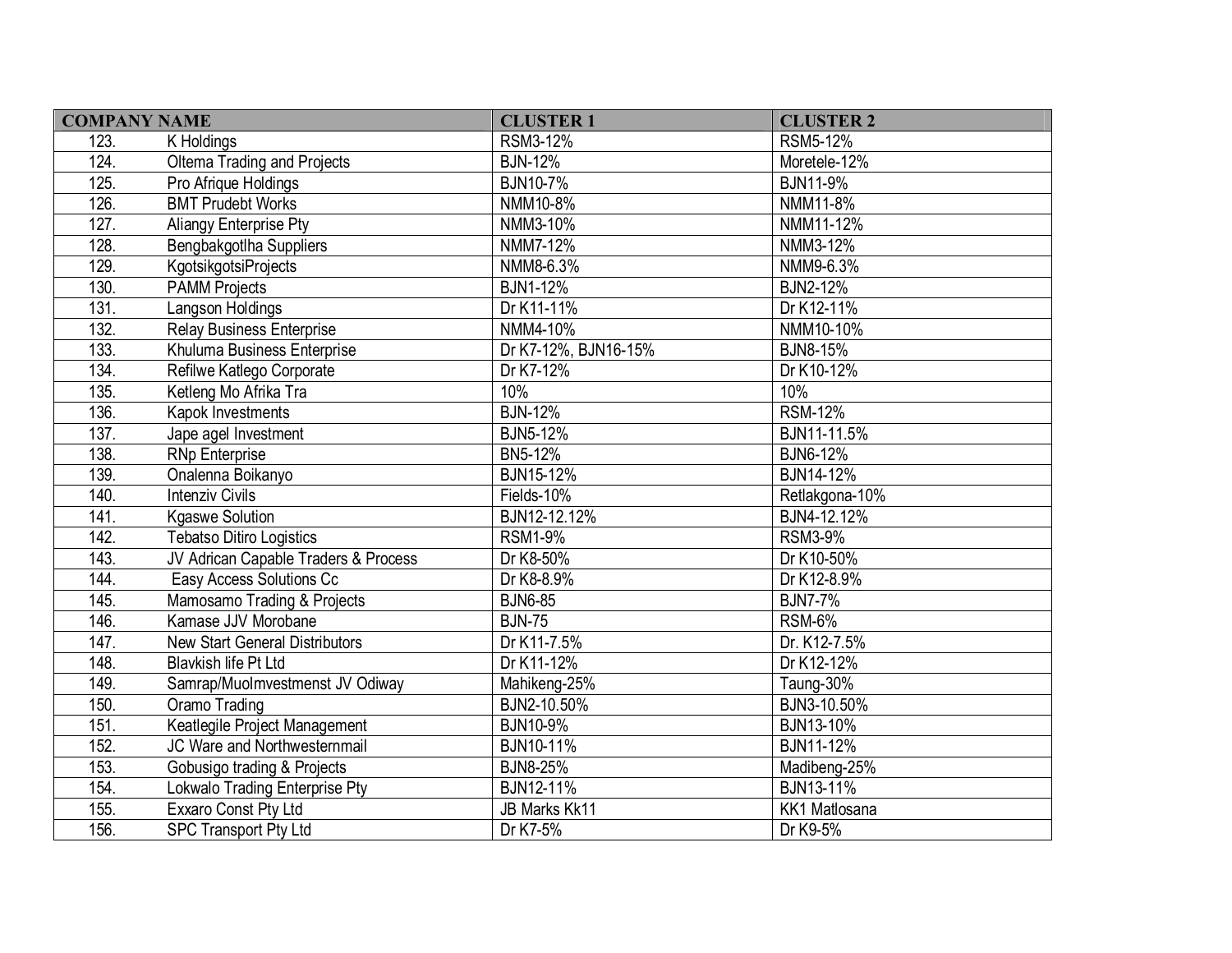| <b>COMPANY NAME</b> |                                            | <b>CLUSTER 1</b>   | <b>CLUSTER 2</b>            |
|---------------------|--------------------------------------------|--------------------|-----------------------------|
| 157.                | Sechaba Brosis Events Management           | 10%                | 10%                         |
| 158.                | Sizanani Abet Career Solution              | BJN11-15%          | BJN12-13%                   |
| 159.                | <b>Majestic Hospilities</b>                | <b>BJN3-11%</b>    | BJN14-11%                   |
| 160.                | S Khutlapye Business enterprise            | BJN14-11%          | <b>BJN3-12%</b>             |
| 161.                | Growing Path Trading                       | BJN Madibeng-13%   | <b>BJN Moses Kotane-13%</b> |
| 162.                | Amogelang Dimpho Trading                   | BJN Madibeng-13%   | <b>BJN Moses Kotane-13%</b> |
| 163.                | <b>Ebenezer Trading</b>                    | Moretele-12%       | Rustenburg-12%              |
| 164.                | Levo Holdings                              | NMM3-6.5%          | RSM4-6.5%                   |
| 165.                | Pontsho Ya Hlabologo                       | <b>RSM3-6%</b>     | <b>RSM4-6%</b>              |
| 166.                | <b>Bagata Construction</b>                 | NMM2-6.5%          | NMM4-6.5%                   |
| 167.                | Magage Holdings                            | Dr K7-12%          | Dr K13-12%                  |
| 168.                | Rebotlhale Trading                         | NMM1-9%            | NMM2-9%                     |
| 169.                | Sedi Pascal trading                        | BJN1-11.5%         | BJN4.12.5%                  |
| 170.                | <b>Bonamoiloa Cosntruction</b>             | <b>BJN5-11%</b>    | BJN8-12.5%                  |
| 171.                | Going places Constr                        | <b>RSM1-6%</b>     | <b>RSM7-6%</b>              |
| 172.                | Magolego Transport                         | <b>BJN8-11%</b>    | <b>BJN9-12%</b>             |
| 173.                | <b>Shoetic Entertainment</b>               | NMM5-6%            | NMM9-6%                     |
| 174.                | Keorata and Xolani                         | Dr K1-12%          | Dr K10-12%                  |
| 175.                | <b>Lerang Solutions</b>                    | NMM5-8%            | NMM4-8%                     |
| 176.                | Cebisa-Maqubela gard                       | NMM3-10%           | NMM1-10%                    |
| 177.                | KT 8103 Trading and Pr                     | RSM3-10%           | RSM6-10%                    |
| 178.                | Bokgoni le Botako Trading                  | BJN1-7.5%          | <b>BJN16-8%</b>             |
| 179.                | Infatel Management                         | NMM7-10.6%         | NMM6-10.8%                  |
| 180.                | <b>Nkabel Trading</b>                      | BJN11-11%          | <b>BJN-11%</b>              |
| 181.                | Berryblack Trading (Pty) Ltd               | BJN13-12%          | BJN14-13%                   |
| 182.                | <b>Begat Trading Projects</b>              | <b>BJN2-15%</b>    | <b>BJN3-15%</b>             |
| 183.                | Q and M Moria Mahlangu                     | BJN14-12%          | BJN13-12%                   |
| 184.                | <b>Bonolo Supply Distribution &amp;Ent</b> | NMM9-8.5%          | NMM10-8.5%                  |
| 185.                | Mohuli Business Enterprise                 | NMM11-8%           | NMM10-8.5%                  |
| 186.                | Kendora 3 Projects                         | <b>BJN6-10%</b>    | <b>BJN7-11%</b>             |
| 187.                | Owame Enterprise Pty Ltd                   | <b>BJN6-10%</b>    | <b>BJN7-11%</b>             |
| 188.                | Phenyo Mining Solution                     | BJN <sub>5</sub> - | BJN4                        |
| 189.                | Umaria 1229 Holdings                       | NMM1-10%           | NMM2-10%                    |
| 190.                | Gilindoda Group Pty Ltd                    | Nmm3-10.9%         | Nmm9-10.7%                  |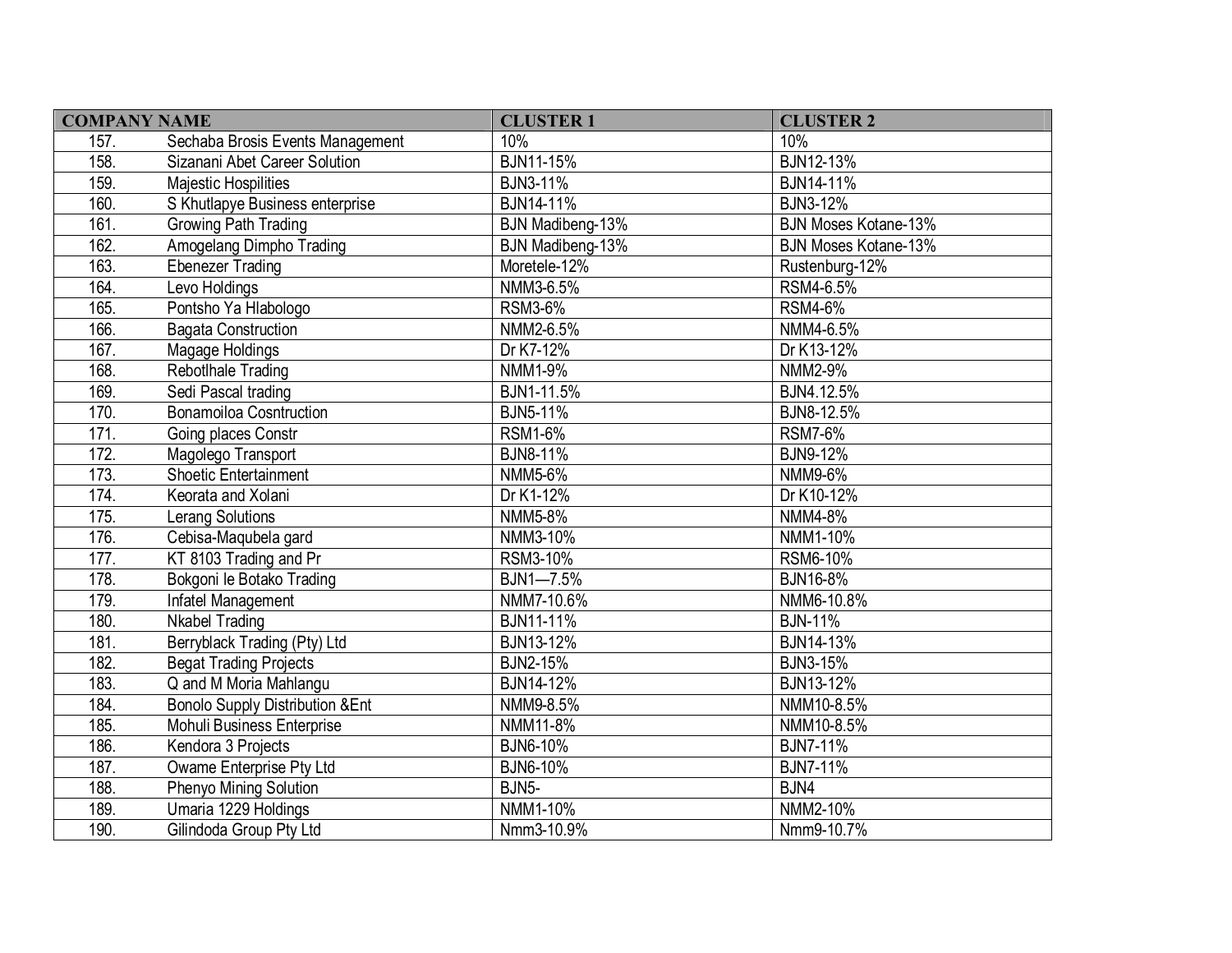| <b>COMPANY NAME</b> |                                    | <b>CLUSTER 1</b> | <b>CLUSTER 2</b> |
|---------------------|------------------------------------|------------------|------------------|
| 191.                | Dijo Enterprise Pty                | <b>NMM1-8%</b>   | NMM2-8%          |
| 192.                | Montlhaknae Construction           | Dr K1-10%        | Dr K10-10%       |
| 193.                | Mafoko JJ Trading Enter            | Dr RSM4-13.5%    | Dr RSM5-13.5%    |
| 194.                | Gadifele Civils & Projects         | Boitekong - 10%  | Tlhabane-10%     |
| 195.                | Matlou K Holdings                  | BJN14-11%        | <b>BJN8-11%</b>  |
| 196.                | L Maloba Invetsments               | NMM2-12%         | NMM10-12%        |
| 197.                | <b>Tribal Zone Trading</b>         | Dr K K-13%       | Dr RSM           |
| 198.                | The Motaung Corporation            | BJN1-14%         | BJN11-11%        |
| 199.                | Jos and Phats                      | <b>BJN13-7%</b>  | BJN14-9%         |
| 200.                | Tshipi Intrnational                | <b>BJN5-9%</b>   | <b>BJN6-9%</b>   |
| 201.                | <b>Boresela Trading Enterprise</b> | <b>BJN12-7%</b>  | <b>BJN13-7%</b>  |
| 202.                | Mamonkge Trading                   | BJN12-12%        | <b>BJN5-12%</b>  |
| 203.                | <b>Stesuz Business</b>             | BJN5-11.5%       | BJN8-11.5%       |
| 204.                | Alitsha Projects Pty Ltd           | NMM-13%          | <b>BJN-14%</b>   |
| 205.                | <b>Fine Carpenters</b>             | NMM10-12%        | NMM11-12%        |
| 206.                | Minatlou Trading 691               | BJN10-8%         | DR r K11-10%     |
| 207.                | JMT Holdings Pty Ltd               | BJN10-11%        | BJN15-10%        |
| 208.                | <b>Striving Mind Trading 995</b>   | Madibeng-175%    | Moretele -75%    |
| 209.                | Merry Living Pty Ltd               | BJN11-11.5%      | BJN12-11.5%      |
| 210.                | Abel Med Consultants & Projects    | <b>RSM4-12%</b>  | RSM5-11%         |
| 211.                | Lekole M Business                  | <b>BJN6-9%</b>   | BJN7-10.5%       |
| 212.                | Puso Tau Logistics                 | BJN11-11%        | BJN15-11%        |
| 213.                | Thuto Sakoma Enter                 | RSM2-10%         | RSM4-10%         |
| 214.                | Maczola Tours                      | NMM7-14.5%       | NMM8-14.5%       |
| 215.                | <b>Ongtlotlie Projects Pty</b>     | <b>NMM7-9%</b>   | NMM8-9%          |
| 216.                | Oletile holdings                   | NMM7-10%         | NMM8-10%         |
| 217.                | Nubian Touch Pro                   | NMM4-5%          | NMM5-5%          |
| 218.                | TL4MOVL                            | RSM1-14.6%       | RSM4-14.6%       |
| 219.                | <b>Brom Tradiing</b>               | NMM10-9%         | NMM4-9%          |
| 220.                | Tlhatlhamo Pty Ltd                 | RSM1-12%         | RSM2-12%         |
| 221.                | Abia Trdaing Enterprise            | Dr K11-12%       | Dr K12-11%       |
| 222.                | Lebogang Naki Investments          | RSM4-13.5%       | RSM7-10.5%       |
| 223.                | Lebone Litho Printers JV DSV       | BJN12-20-32%     | BJN14-20-32%     |
| 224.                | Tau Tona Trading & Projects        | BJN1-10%         | BJN11-11%        |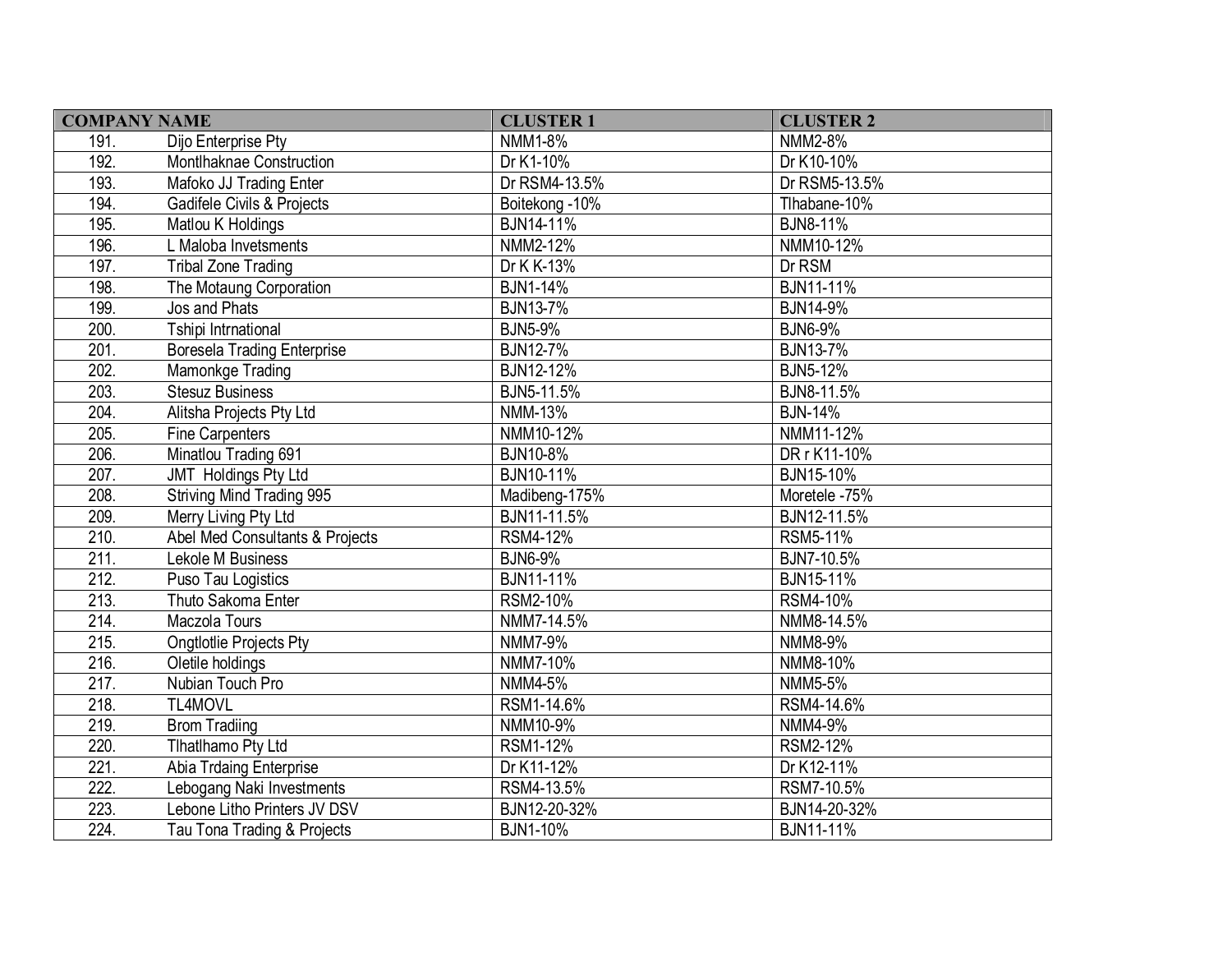| <b>COMPANY NAME</b> |                                                  | <b>CLUSTER 1</b> | <b>CLUSTER 2</b> |
|---------------------|--------------------------------------------------|------------------|------------------|
| 225.                | Spring Forest Trading 503                        | NMM4-11%         | NMM7-11%         |
| 226.                | Dintwe Transport Services & Tours                | NMM5-12%         | NMM7-11%         |
| 227.                | Botlhale 304 Services Pty Ltd                    | <b>BJN1-9%</b>   | <b>BJN11-9%</b>  |
| 228.                | Lichtenburg Kantoormeubels                       | NMM9-15%         | NMM10-15%        |
| 229.                | Redumeletswe Construction                        | <b>BJN3-15%</b>  | BJN14-15%        |
| 230.                | <b>Orane Trading Enterprise</b>                  | BJN10-11.5%      | BJN11-11.5%      |
| 231.                | Siyagqina Trading Enterprise                     | Dr K-13%         | <b>BJN-13%</b>   |
| 232.                | <b>RRM Marketing Outsourced</b>                  | BJN10-10.5%      | BJN11-10.5%      |
| 233.                | Selemosentle Enterprise and Projects             | BJN11-11.5%      | BJN3-12.5%       |
| 234.                | Pinemoon Projects & Services Pty Ltd             | BJN13-12%        | BJN15-11%        |
| 235.                | Kgotso and Cony Building Construction            | RSM5-12%         | RSM6-12%         |
| 236.                | Gadimpho Trading Enterprise Pt yLtd              | Dr K7-15%        | Dr K9-15%        |
| 237.                | Khuwait Holdings Pty Ltd                         | Dr K1-44%        | Dr K10-44%       |
| 238.                | <b>Greenford Engineering Construction</b>        | Emis no:26-10%   | Emis no:389-10%  |
| 239.                | Kea Gotlhe the provider                          | <b>RSM5-13%</b>  | <b>RSM1-12%</b>  |
| 240.                | M- squared Medical engineering                   | BJN10-8%         | BJN11-7.5%       |
| 241.                | Seemela JNR Pty Ltd                              | NMM3-12%         | NMM10-12%        |
| 242.                | Ruby Mary Enterprise Pty Ltd                     | <b>BJN5-8%</b>   | BJN8-7.5%        |
| 243.                | Kgosietsile and Major Trdaing Enterprise Pty Ltd | RSM2-13%         | RSM5-13.5%       |
| 244.                | Mphe Dijo Ma Africa Catering                     | BJN5-10%         | <b>BJN6-12%</b>  |
| 245.                | Leano Green Projects Cc                          | Dr K12-12%       | Dr K11-12%       |
| 246.                | Asssibham Investments Pty Ltd                    | BJN6-10%         | BJN4-10%         |
| 247.                | JVVK 2016132162 Process Production               | Dr K1-50%        | Dr K13-50%       |
| 248.                | Remogilwe Projects and Management                | BJN2-10%         | <b>BJN3-11%</b>  |
| 249.                | Shirly T Holdings Pty Ltd                        | BJN13-33%        | BJN14-33%        |
| 250.                | Naledi Bookshop and Stationers Pty Ltd           | RSM2-12%         | RSM5-12%         |
| 251.                | Loveday Trading and Projects                     | BJN8-11.5%       | BJN2-11.5%       |
| 252.                | Goitsikhumo Project Management                   | RSM3-10%         | RSM6-10%         |
| 253.                | Direla Planning Solutions                        | BJN12-11%        | BJN11-12%        |
| 254.                | <b>Trisdor Trading</b>                           | NMM1-10%         | NMM3-10%         |
| 255.                | Style Sekker Trading and Projects Pty Ltd        | BJN15-11%        | BJN10-12%        |
| 256.                | Tshikaleti Investments CC                        | NMM1-13%         | NMM2-13%         |
| 257.                | Maru Logistics Pty Ltd                           | RSM6-12%         | <b>RSM-12%M</b>  |
| 258.                | Double A Group Holdings                          | Dr K11-49%       | Dr K12-51%       |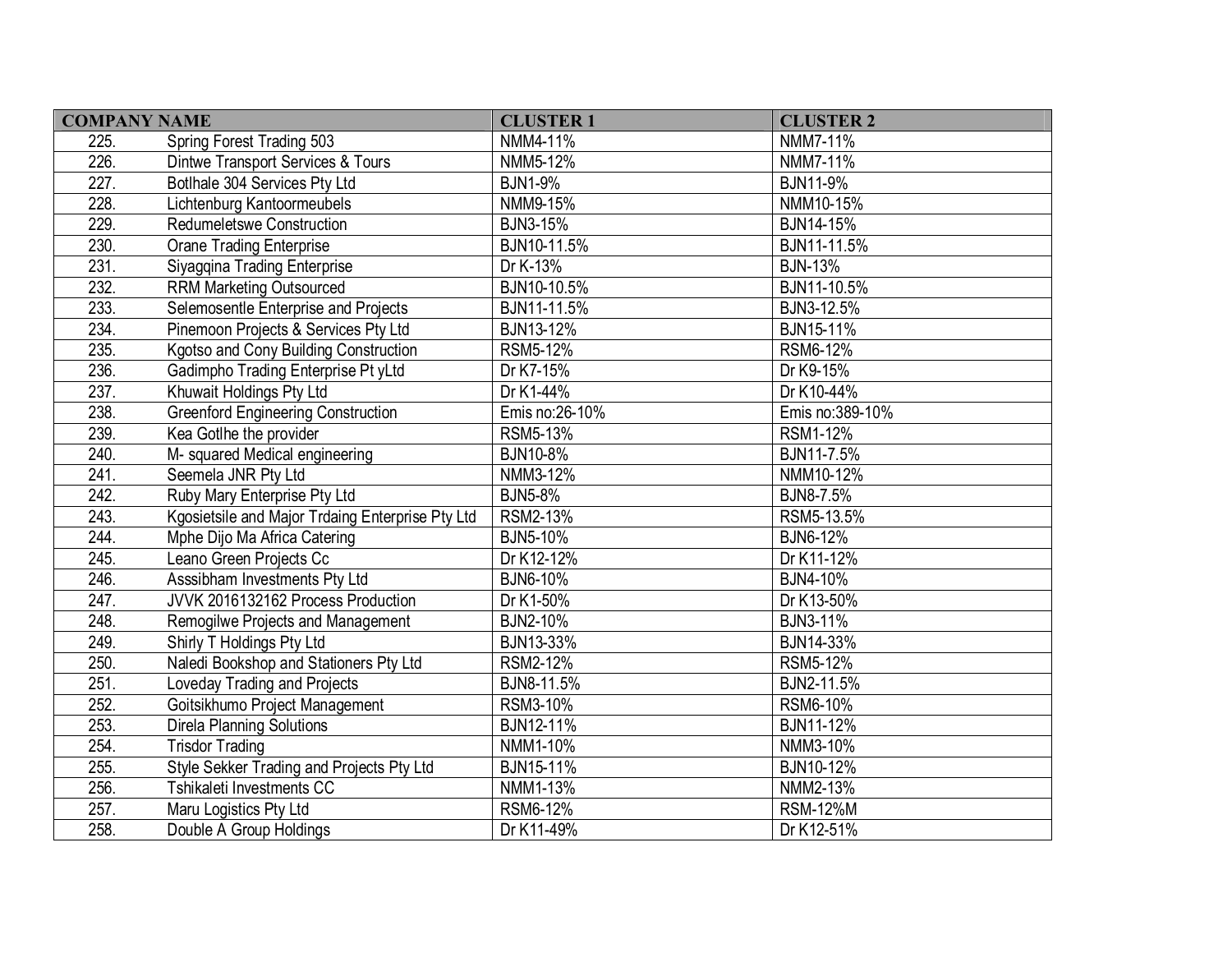| <b>COMPANY NAME</b> |                                         | <b>CLUSTER 1</b> | <b>CLUSTER 2</b>   |
|---------------------|-----------------------------------------|------------------|--------------------|
| 259.                | Jakin Ventues Pty Ltd                   | NMM1-11%         | NMM7-12%           |
| 260.                | Proper Choice Projects and Logistics    | RSM3-14%         | RSM4-14%           |
| 261.                | La Flooza Guest house                   | Matlosana-35%    | Maquassi Hills-35% |
| 262.                | Mboko Ndlovu Business Enterprise        | <b>BJN1-11%</b>  | BJN16-11%          |
| 263.                | Lesedi & Sons                           | <b>BJN8-12%</b>  | BJN10-12%          |
| 264.                | <b>Tholo Tours</b>                      | <b>BJN12-8%</b>  | BJN13-8%           |
| 265.                | The Business Zone 2321                  | NMM12-10%        | NMM13-10%          |
| 266.                | Mustaphas Stationers                    | NMM1-15%         | NMM2-15%           |
| 267.                | Taung Property Develoers & Projects     | RSM5-10%         | RSM6-10.8%         |
| 268.                | Lethore Holdings Pty Ltd                | BJN16-10%        | <b>BJN7-10%</b>    |
| 269.                | <b>HSM Trading Enterprise</b>           | BJN11-25%        | BJN10-25%          |
| 270.                | <b>KXM Enterprise</b>                   | RSM6-11.5%       | RSM1-11.5%         |
| 271.                | Levutsha Trading Projects Pty Ltd       | NMM7             | NMM8               |
| 272.                | Modkay Projects                         | RSM4-12%         | <b>RSM7-12%</b>    |
| 273.                | MC Nkwe Trading & Projects              | RSM1-12%         | <b>RSM7-12%</b>    |
| 274.                | Baki Distributors JV Moeng & Civic      | <b>BJN-35%</b>   | NMM-40%            |
| 275.                | Liswa Lisa Events Management & Projects | Mahikeng-12%     | Tswaing-12%        |
| 276.                | L Suppliers & Projectss                 | Dr K11-15%       | Dr K12-12%         |
| 277.                | Kombai Developments                     | RSM6-12%         | RSM2-12%           |
| 278.                | <b>Blink Africa Group of Comp</b>       | <b>BJN5-9%</b>   | BJN13-8.5%         |
| 279.                | Paballo ya Africa Holdings              | BJN3-9.0%        | BJN15-8.5%         |
| 280.                | Katlego ya Motheo Projects              | RSM3-12%         | RSM5-12%           |
| 281.                | <b>KC Production % Consultancy</b>      | NMM8-7%          | NMM8-7%            |
| 282.                | Tym Holdings                            | BJN4-11%         | BJN6-12%           |
| 283.                | <b>TSSx Trading &amp; Projects</b>      | 30%              | 30%                |
| 284.                | <b>Tlhapi Book Sellers</b>              | <b>BJN8-12%</b>  | <b>BJN9-12%</b>    |
| 285.                | <b>Kgotia Protection Services</b>       | RSM3-12%         | <b>RSM1-12%</b>    |
| 286.                | Diclasse International                  | <b>BJN4-11%</b>  | <b>BJN5-11%</b>    |
| 287.                | Seleke & Mothupi Trading                | NMM9-30%         | Dr K9-30%          |
| 288.                | Tlholo e Teng Projects & Services       | NMM4-13%         | NMM5-13            |
| 289.                | Kay-Maf Projects Pt Ltd                 | NMM6-13%         | NMM7-13%           |
| 290.                | Makwekwethu Holdigs                     | BJN13-13%        | BJN14-13%          |
| 291.                | Tiro Bokone Group Pty Ltd               | <b>BJN6-10%</b>  | BJN9-10%           |
| 292.                | Magnetic Van Tradiing 225 CC            | <b>BJN-11%</b>   | <b>RSM-11%</b>     |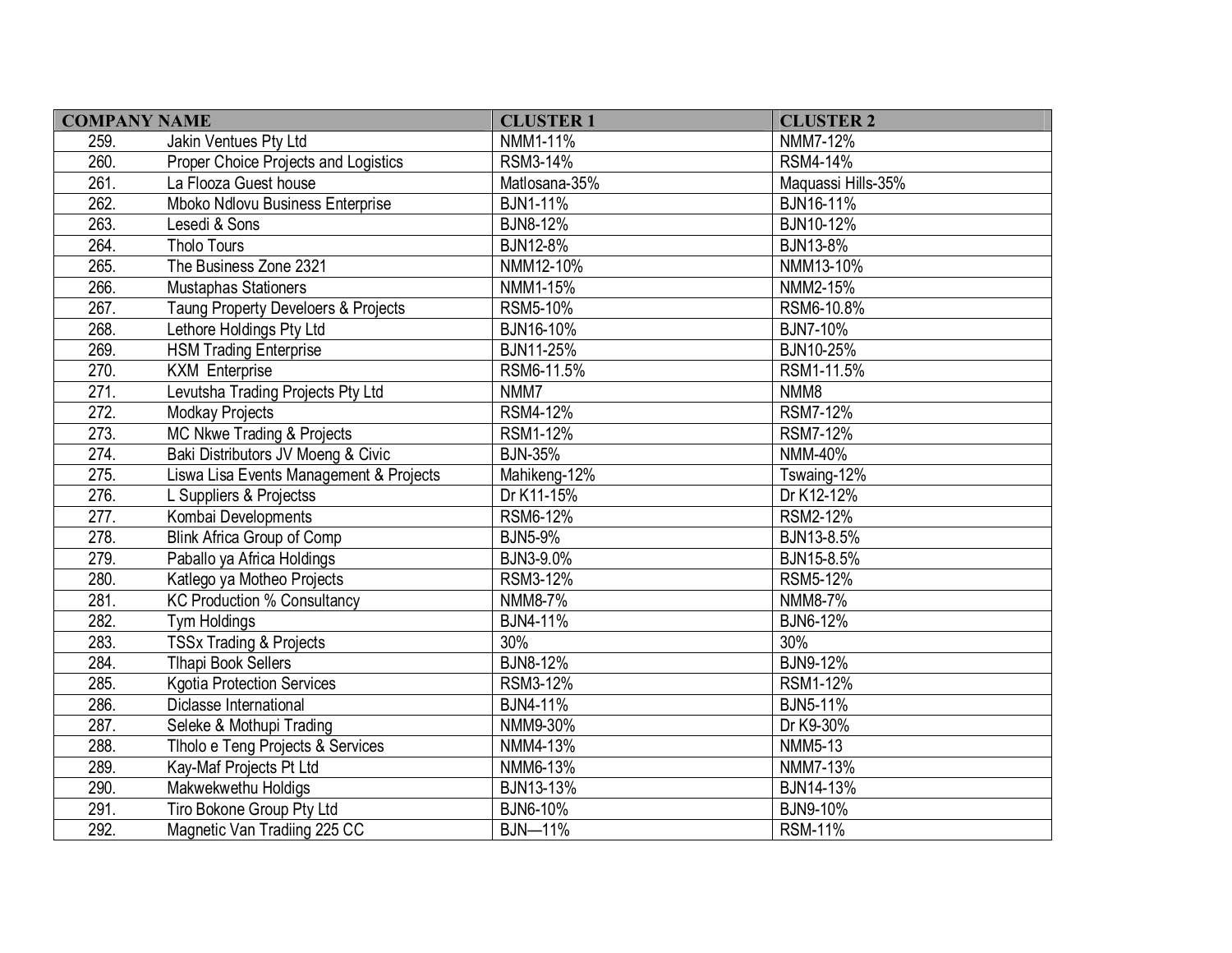| <b>COMPANY NAME</b> |                                           | <b>CLUSTER 1</b> | <b>CLUSTER 2</b>  |
|---------------------|-------------------------------------------|------------------|-------------------|
| 293.                | PM Construction and services              | NMM1-9%          | NMM11-10          |
| 294.                | Temoso Trading 103 CC                     | <b>BJN5-13%</b>  | BJN12-12%         |
| 295.                | Mika 01 Trading & Dirob bookshop and      | NMM9-6.8%        | NMM8-6.8%         |
|                     | Enterprise                                |                  |                   |
| 296.                | <b>KP Travel Agency Pty Ltd</b>           | NMM-10%          | <b>BJN-10%</b>    |
| 297.                | Kago Boswa Projects Pty Ltd               | <b>BJN12-11%</b> | <b>BJN14-11%</b>  |
| 298.                | Ponalo and Ivy Projects                   | Maf-45%          | Moses Kotane-45%  |
| 299.                | <b>Eliazar Trading and Projects</b>       | <b>BJN8-11%</b>  | <b>BJN9-11%</b>   |
| 300.                | Dynamic Security and Construction Pty Ltd | RSM2-10.7%       | RSM5-10.9%        |
| 301.                | Office Monio JV Cobodokim Solutions       | <b>BJN-12%</b>   |                   |
| 302.                | <b>MRMR Group Pty Ltd</b>                 | <b>BJN6-12%</b>  | <b>BJN7-12%</b>   |
| 303.                | <b>Serarwang Trading Enterprise</b>       | <b>NMM7-8%</b>   | NMM5-7%           |
| 304.                | <b>Bontlez Rentals</b>                    | NMM10-6759.06    | NMM11-6648.51     |
| 305.                | Senwelo TIm Pty Ltd                       | <b>NMM11</b>     | NMM <sub>10</sub> |
| 306.                | Kahan Developers Enterprise               | NMM3-12%         | NMM6-12%          |
| 307.                | <b>Bagumi Trading Enterprise</b>          | NMM10-12%        | NMM11-12%         |
| 308.                | <b>KP Moseloe Pty Ltd</b>                 | NMM10-8.5%       | NMM11-8.5%        |
| 309.                | Kabo Waste Management                     | NMM2-12%         | NMM10-12%         |
| 310.                | Smungi Pty Ltd                            | NMM7-12%         | NMM1-12%          |
| 311.                | Oupa Mhlanga Rocks Pty Ltd                | NMM5-13.05%      | RSM3-14.00%       |
| 312.                | Kgaswane Country Lodge                    | BJN12-11%        | BJN15-11%         |
| 313.                | Izazi Coordinators                        | <b>BJN15-7%</b>  | BJN14-6.5%        |
| 314.                | BRK 4 les                                 | RSM1-14.5%       | RSM4-14.5%        |
| 315.                | Sechoaro Supply and Delivery              | NMM1-9.9%        | BJN15-9.9%        |
| 316.                | <b>Kgwatlheng Trading Enterprise</b>      | NMM5-9.9%        | NMM6-9.9%         |
| $\overline{317}$ .  | La-Dira Trading 03                        | NMM3-35%         | NMM4-35%          |
| 318.                | <b>Datty Projects Managers</b>            | Dr K10-8%        | Dr K9-8%          |
| 319.                | Nick t Catering & Projects Cc             | NMM11-7.5%       | NMM4-8%           |
| 320.                | <b>Pitisa Distribution</b>                | <b>BJN10-27%</b> | <b>BJN13-29%</b>  |
| $\overline{321}$ .  | Batho Banstho Trd & Projects 12           | <b>BJN1-12%</b>  | <b>BJN5-12%</b>   |
| 322.                | Mawelama Enterprise                       | NMM2-5%          | NMM3-5%           |
| 323.                | Denkoba Trading                           | NMM7-8%          | NMM11-8%          |
| 324.                | <b>Biovission Pty Ltd</b>                 | BJN4-10%         | BJN11-10%         |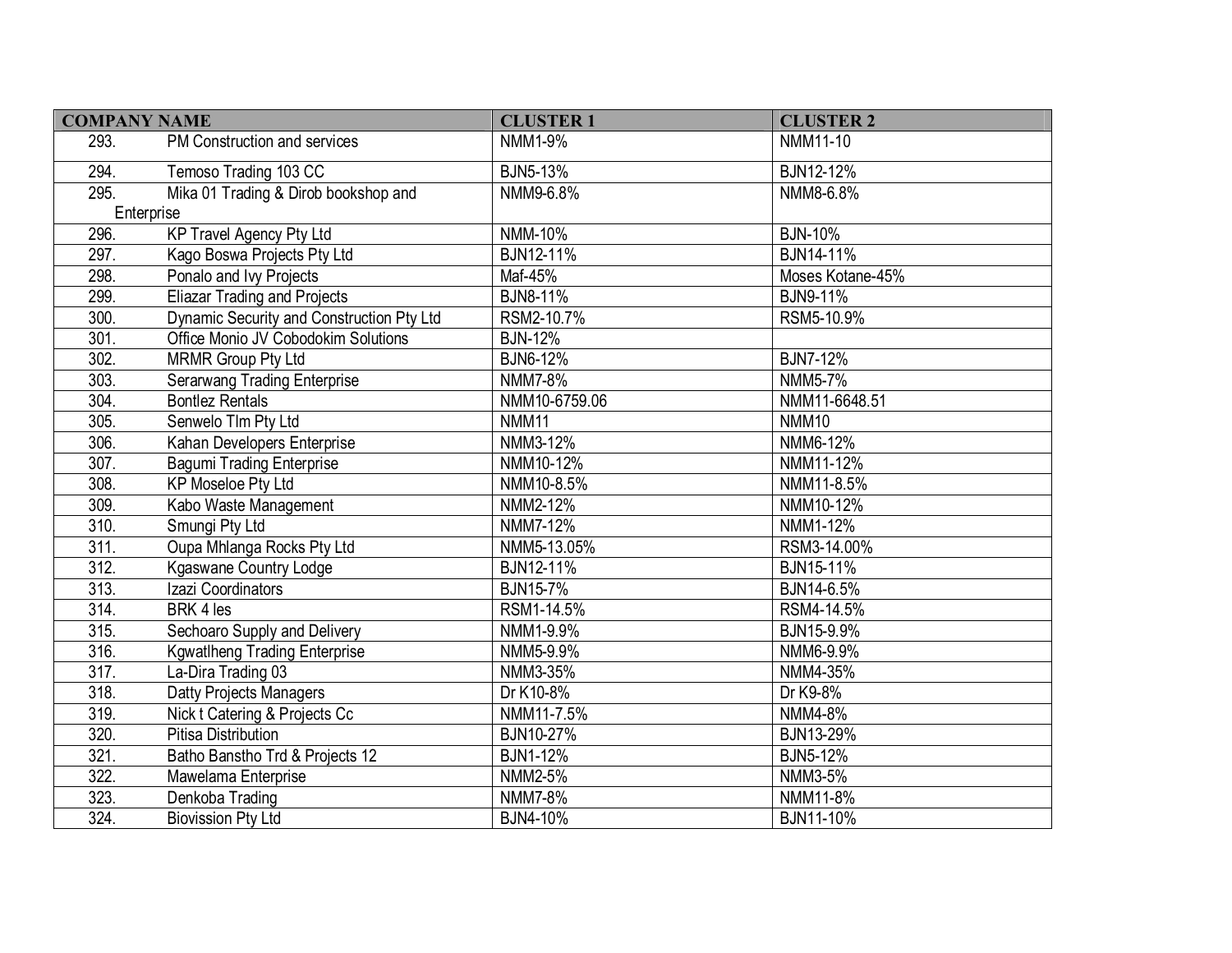| <b>COMPANY NAME</b> |                                          | <b>CLUSTER 1</b>        | <b>CLUSTER 2</b>       |
|---------------------|------------------------------------------|-------------------------|------------------------|
| 325.                | Good Example Trading & Projects          | NMM1-96%                | NMM5-92%               |
| 326.                | Oletlotli Construction                   | Cluster3-14%            | Cluster 4-14%          |
| 327.                | Thovhani Trading Enterprise              | NMM1-100%               | NMM11-100%             |
| 328.                | RXD Logistics 9                          | RSM7-12%                | <b>RSM5-12%</b>        |
| 329.                | Service Elect Trading & Project          | BJN11-10%               | BJN13-10%              |
| 330.                | Bon Mos Pty Ltd                          | NMM1-12%                | NMM10-14%              |
| 331.                | LD Developers Pty Ltd                    | NMM-Ratlou-10%          | <b>BJN-10%</b>         |
| 332.                | Keabetswekgolo Projects Management       | BJN12-13%               | BJN11-13%              |
| 333.                | Mirazone Pty Ltd                         | RSM1-12%                | RSM2-12%               |
| 334.                | Katlinkie Business Solutions             | <b>BJN1-7%</b>          | <b>BJN2-8%</b>         |
| 335.                | Kolwane Magolego Trading Projects        | <b>BJN2-11%</b>         | <b>BJN5-12%</b>        |
| 336.                | Masedi Project Management                | Dr K8-8%                | Dr K7-8%               |
| 337.                | Lesedi Bookshop                          | <b>BJN3-12%</b>         | BJN13-12%              |
| 338.                | Ntsoelengoe Trading Enterprise           | <b>BJN-12%</b>          | <b>BJN-12%</b>         |
| 339.                | <b>Thabong Project Enterprise</b>        | NMM10-1250 000          | NMM4-1250 000          |
|                     |                                          |                         | 274 237                |
| 340.                | <b>Boleng Developrs Pty Ltd</b>          | NMM1-45%                |                        |
| 341.                | <b>Buisa Stationers</b>                  | <b>BJN 3-9%</b>         | <b>BJN4-9%</b>         |
| 342.                | Fietig Pty Ltd                           | Dr K11-9%               | Dr K13-9%              |
| 343.                | Botlhoko Holdings Pty Ltd                | <b>BJN7-35%</b>         | <b>BJN6-35%</b>        |
| 344.                | <b>Watisi Distributors Pty</b>           | NMM- Mosiami Mildred-9% | NMM-Molema Primary-11% |
| 345.                | <b>Edutechniks Trading CC</b>            | NMM1-12.5%              | NMM6-12.5%             |
| 346.                | <b>Spring Forest Trading</b>             | NMM3-10%                | NMM1-11%               |
| 347.                | Majora Trading & Projects                | NMM9-9%                 | Dr K12-9%              |
| 348.                | Baraedi Trading & Projects               | NMM6-11%                | NMM1-10%               |
| 349.                | Disha Projects & Construction            | Dr K7-8%                | Dr K8-8%               |
| 350.                | Skunky Trading a& Projects               | NMM 10-12%              | NMM4-12%               |
| 351.                | <b>Rustenburg Stationers</b>             | BJn13-9.98%             | BJN15-9.98%            |
| 352.                | Renleg                                   | <b>NMM5-9%</b>          | NMM7-9%                |
| 353.                | <b>Gofaone Developers &amp; Projects</b> | Dr K <sub>2</sub>       | Dr K13                 |
| 354.                | Motlhako Pty Ltd                         | NMM3-80%                | NMM11-80%              |
| 355.                | Lucas Jini Pty Ltd                       | BJN13-12%               | <b>BJN2-12%</b>        |
| 356.                | Remodi Global Pty Ltd                    | 4-35%                   | $6 - 35%$              |
| 357.                | All rounder Consolidated                 | <b>RSM1-12%</b>         | <b>RSM3-12%</b>        |